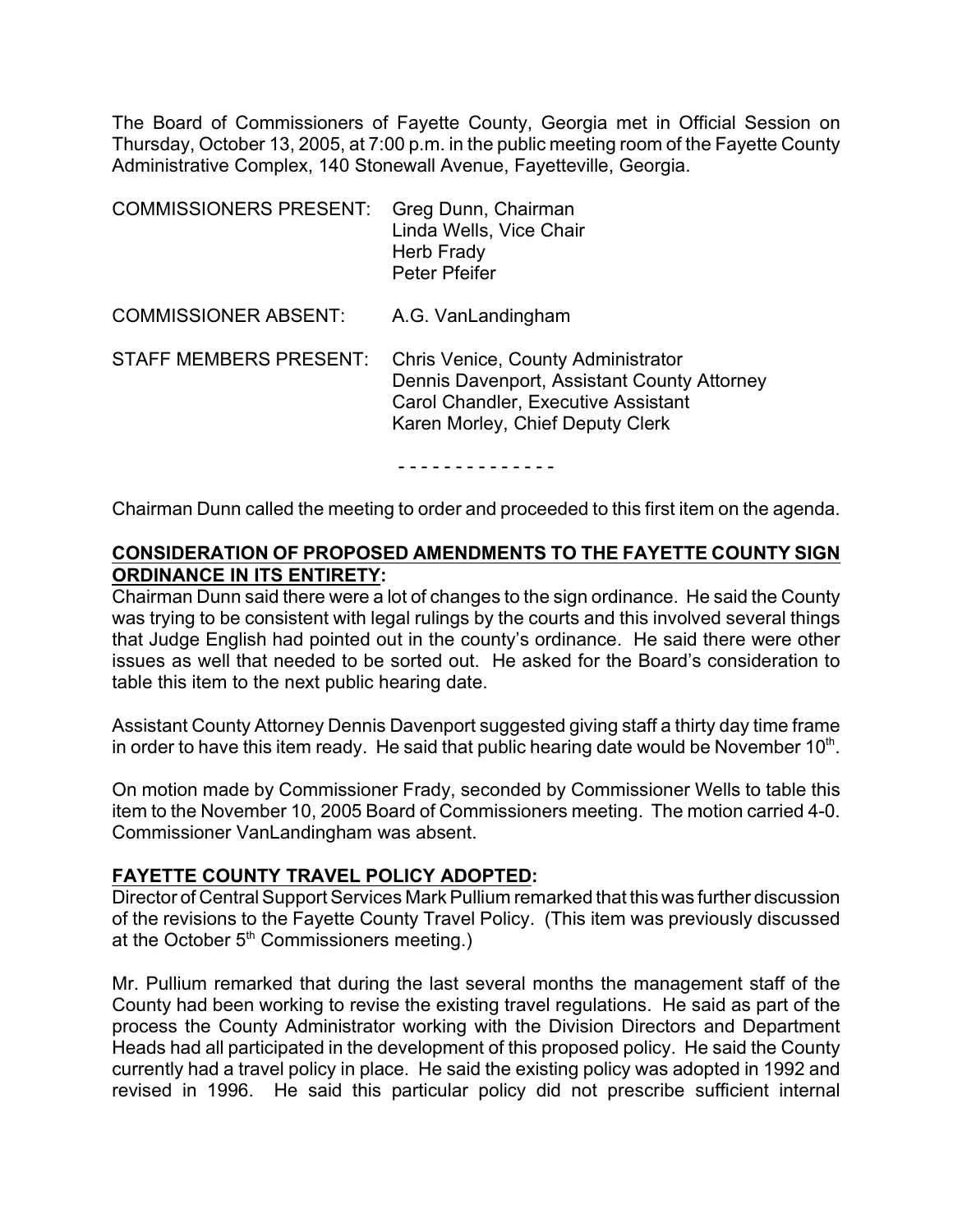accounting controls and safeguards to insure that travel related expenditures were in conformity with the wishes of this Board. He said the management team was recommending a well structured travel policy which would result in appropriate oversight over travel expenditures.

Mr. Pullium further remarked on some of the highlights that were incorporated in this policy. He said meals would be reimbursed on an actual cost basis and therefore a receipt would be required for reimbursement within preset spending limits. He said departments would be required to submit a copy of the registration form for those who attend workshops. He said appropriate management authorizations must be documented prior to the travel dates in order to pay a reimbursement. He said appropriate management approvals would be required on all reimbursement requests. He said in addition an itinerary with a budget for the cost of the proposed travel would be prepared for all travel. He said in the policy there would be no travel advances to those who were p-card holders and those individuals who do not have a p-card would receive a travel advance. He said in addition there would be two mileage reimbursement rates. He said the first was a standard business rate which was \$.40½ and the other was \$.14. He said the difference between the two rates was when an individual makes the choice to use his or her own personal vehicle in lieu of using a County provided vehicle for travel. He said the lower rate would apply when an individual chooses to take his or her own personal car. He said if an individual got into a situation where there were no County pool vehicles available, the rate of reimbursement would revert back to the standard business rate of \$.40½. He said staff was trying to encourage the use of the County pool cars because it would be more economical. He said in addition the policy would allow no family members to ride in County owned vehicles unless they were also an employee of the County. He asked the Board if there were any questions.

Commissioner Wells said she did not have any questions but did have some comments. She called Mr. Pullium's attention to page 12 of the policy where reimbursement for business meals by the Division Director, County Administrator or Elected Officials was discussed. She said she would like to add verbiage "with a quarterly summary provided to the Board of Commissioners". She said this would allow the Board to budget appropriately for that. She also called Mr. Pullium's attention to page 8 where it said a qualified traveler was an elected official, member of a Board, or non-county employee. She asked for clarification on that. She said this was located under Section C-1.

Mr. Pullium said this was a policy that had come to the Board where these individuals would be exempt from the different rates and would automatically be receiving the \$.40½ per mile for the use of their vehicle when they travel. He said staff had included this in the policy. He said there might be someone who was on the Board of Assessors who might have to travel but they were not really an employee of the County. He said staff was concerned that these individuals would have to go through the same process of calling in and scheduling a vehicle. He said staff could make a provision if the Board chose to do so to allow them to use County vehicles. He said in addition staff was also concerned about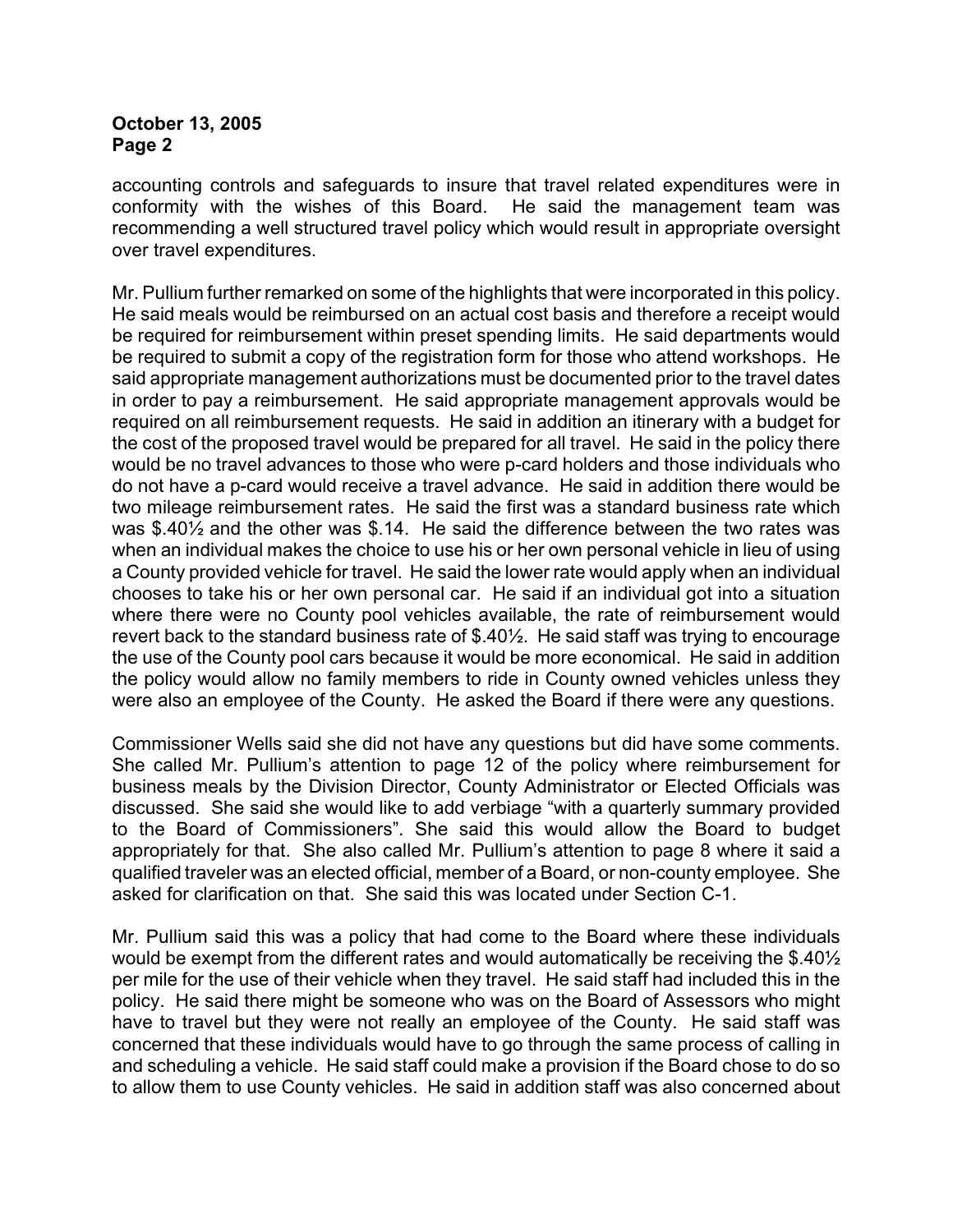how the various elected officials would be required to comply with this policy. He said staff could remove that from the policy if the Board so desired.

Chairman Dunn remarked that when the Board had previously tabled this he had asked Mr. Pullium if there was any justification to have an exception for elected officials. He said that was covered in this same sentence. He said there was very little reason to give elected officials more money than others for travel. He said the Commissioners wanted to travel at the same rate just like everyone else and he felt that verbiage needed to be taken out. He questioned if the paragraph concerning a non-county employee might refer to a consultant to the county for a certain period of time that might be included or anything like that. He said he certainly would not be in favor of that. He felt that entire paragraph should be eliminated so that there were no exceptions.

Commissioner Wells said she did not see any exceptions merited there. She said as long as there was a fleet of vehicles out there and they were available she saw no reason why someone could not make arrangements to use those.

Commissioner Pfeifer questioned if non employees were permitted to drive county vehicles under the county insurance.

Commissioner Wells said she was not sure what was meant by non-county employee in that paragraph. She said members of boards were also included in that.

Attorney Davenport remarked that those individuals should be insured under the county insurance.

Commissioner Wells said she was not sure who would be considered a non-county employee.

Chairman Dunn remarked that the county's librarian was actually a State of Georgia employee.

Commissioner Wells pointed out that the definition of a non-county employee was defined on page 2 of the policy and she definitely wanted to strike that verbiage out. She said it referred to a consultant whose compensation would be paid from a non-payroll expense line item; an employee of another governmental jurisdiction, local or federal, in whose travel the County may have a business interest; and volunteer would be an individual who performed helpful work without pay.

Mr. Pullium said staff would take out that verbiage.

Chairman Dunn remarked that the definition of a non-county employee could also be taken out.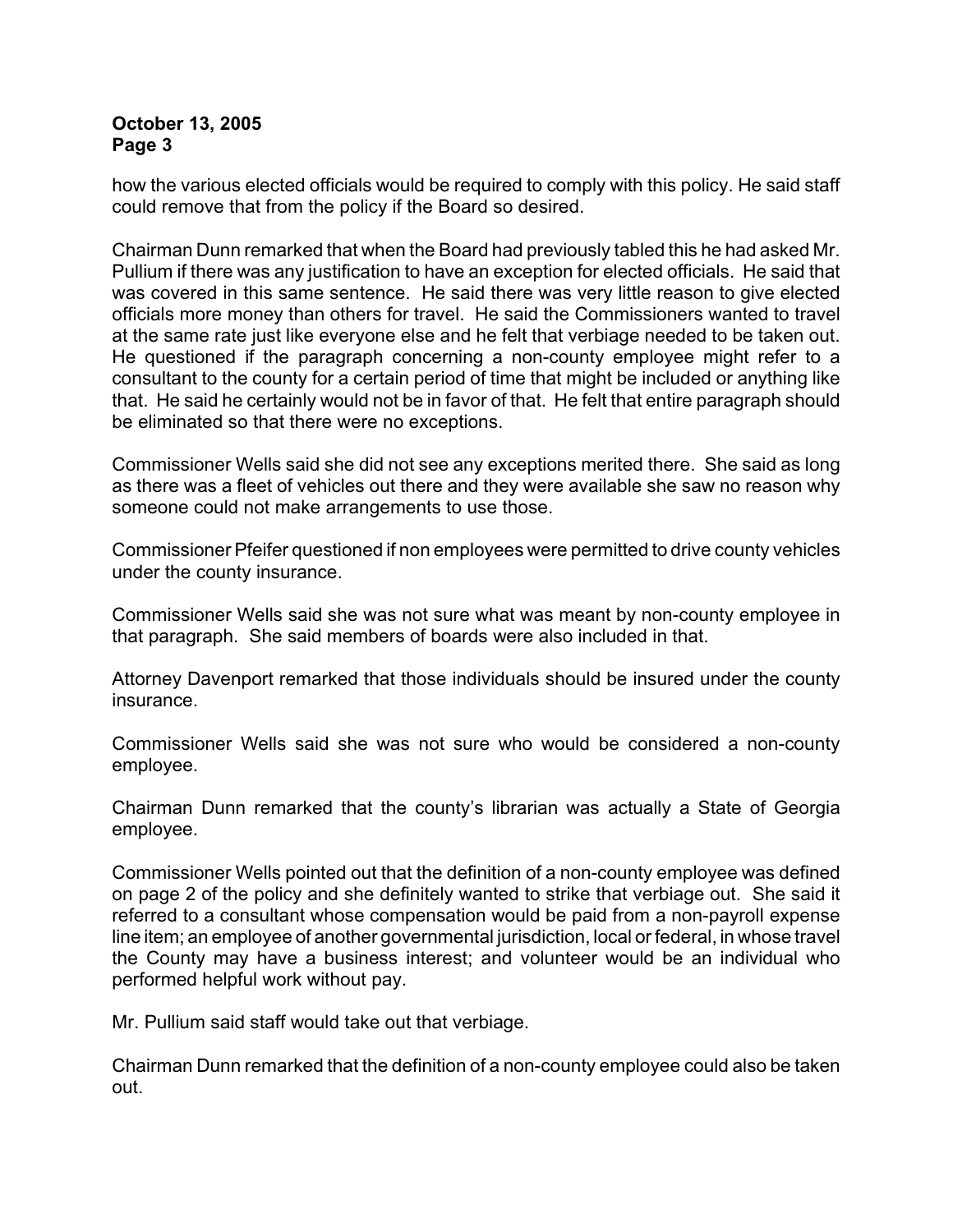Mr. Pullium replied no, that definition would be necessary in the policy. He said he was referring to staff taking out the provision and everybody would travel the same way.

Chairman Dunn said staff had done a really good job of amending this policy to make it consistent with good accounting policies and fairness and equity. He said if he was to put this entire policy in context as to how he sees the whole regulation now he felt it would force everybody who had a legitimate reason to travel on behalf of this government to travel at the most cost effective means possible. He said if that was a plane trip that costs \$200 and if someone wanted to drive their own car then the county should not pay them more than \$200 to do that.

Commissioner Frady asked for clarification that the county was currently paying \$.40.5 per mile and now staff was recommending \$.14 per mile. He asked how this would save the county money. He said the county would supply the car, the gasoline, the insurance, the liability, collision and so forth.

Mr. Pullium responded that even at today's rates of \$.13 per mile, the depreciation on the cars that cost the county \$19,800 and have 150,000 miles that would be another \$.13 per mile. He said between the gas and the depreciation this would be \$.26 per mile. He said another nickel could be added for insurance, repairs and upkeep. He said this would come up to approximately \$.31 per mile and this was still cheaper than \$.41 per mile. He said this would save the county money.

Commissioner Wells said the vehicles were already in the county inventory and were already covered by insurance and the county had its own fleet maintenance.

Commissioner Frady asked how many cars were in the vehicle pool.

Mr. Pullium remarked that currently there were four cars and one truck in the pool. He said they wanted to encourage the use of those vehicles.

Chairman Dunn asked what someone would be paid if they wanted to take a county car and there was not one available for them to take.

Mr. Pullium replied if that occurred the county would pay \$.40.5 per mile.

Commissioner Frady asked for the age of the vehicles.

Mr. Pullium said the vehicles were different ages and he had picked the most recent vehicle with the highest cost. He said the county had purchased the current Crown Victorias for \$19,800. He said they had approximately 50,000 miles on them and they were in good condition.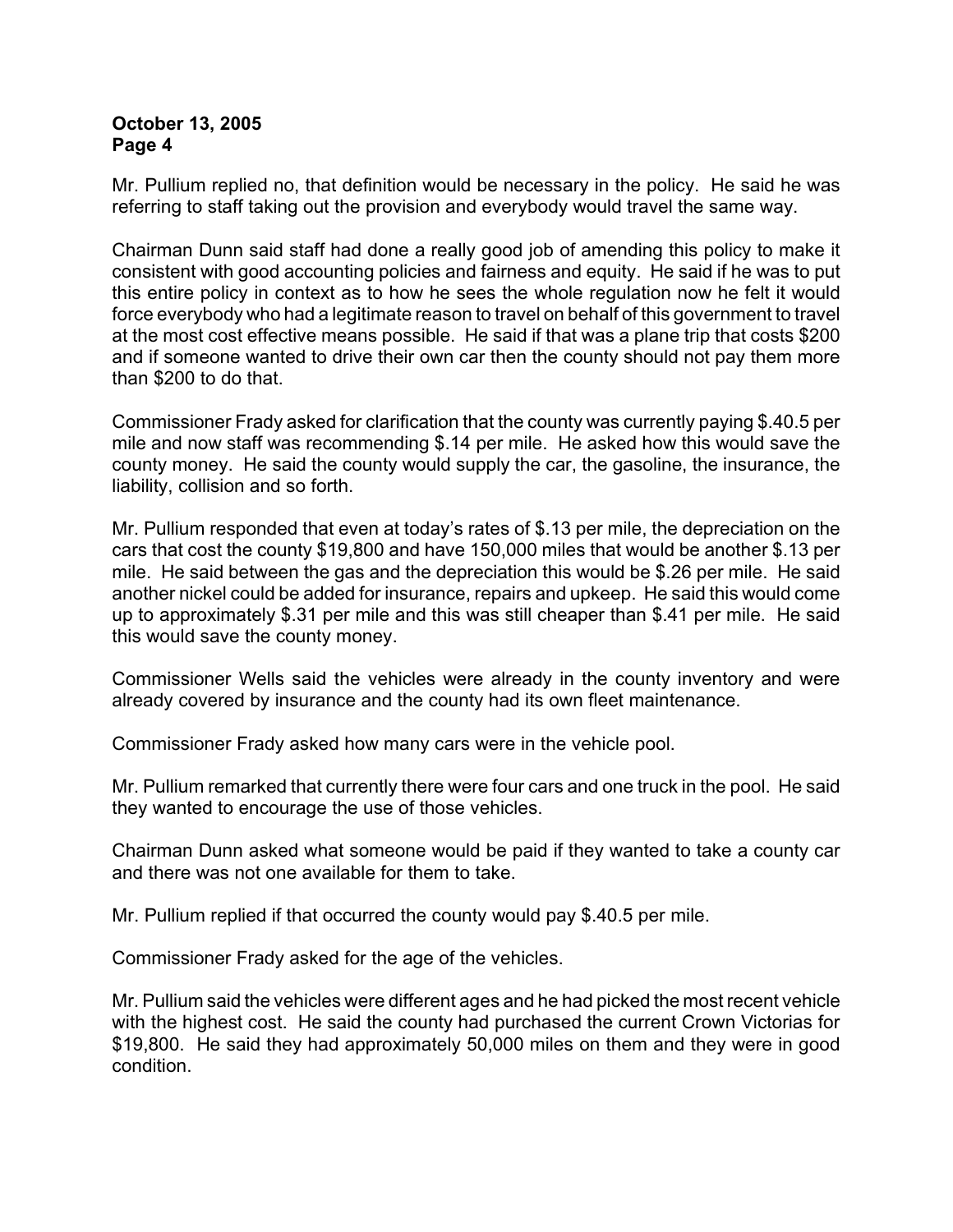Commissioner Frady felt the county would really not be saving that much money and it would be very inconvenient for some people to travel that way.

Mr. Pullium said the county would save a considerable amount of money because a lot of employees would choose to drive their own car because of convenience.

Commissioner Frady asked Mr. Pullium what he had determined as the price of a gallon of gasoline when he had determined these figures.

Mr. Pullium replied he used \$2.59 per gallon which was the latest cost that he had for the price of gasoline per gallon.

Commissioner Frady questioned someone traveling to Savannah for a meeting and the price of a gallon of gasoline being a lot more than here. He felt the price per gallon that the county would pay someone should be increased. He felt \$.13 per mile for gasoline could not be used here when someone was paying \$2.59 for a gallon of gasoline in one area and \$3.50 for a gallon in another area.

Commissioner Wells said it would depend on how far out the cars were driven. She said some people only drive the cars to Jonesboro, Athens or some place of that nature. She felt this would be a tremendous savings and if nothing else it would make people start thinking about this.

Chairman Dunn said the employees should be using the cars that the taxpayers have purchased for use by these employees. He said if these employees did not choose to do that, the county was willing to compensate them for their gasoline but not for the wear and tear on their private car because it was their choice to take it. He said if an employee did not take a county car they would only be reimbursed for the gasoline. He said this sounded fair to him. He said even by using his personal car and gas being \$3.00 per gallon getting paid \$.14 per gallon would get him most places and back.

Commissioner Frady felt this would be very inconvenient and awfully tight for employees to use this method.

Chairman Dunn remarked that the county already had the cars and they were already being maintained. He said the I.R.S. had recently changed the reimbursement rate to \$.48.5.

Mr. Pullium said he was not recommending that because that had not been budgeted for.

Chairman Dunn said that would be a huge expense for a long trip for the county to pay for.

Commissioner Frady asked Mr. Pullium to make a note that in six months he wanted to know how much money the county was saving.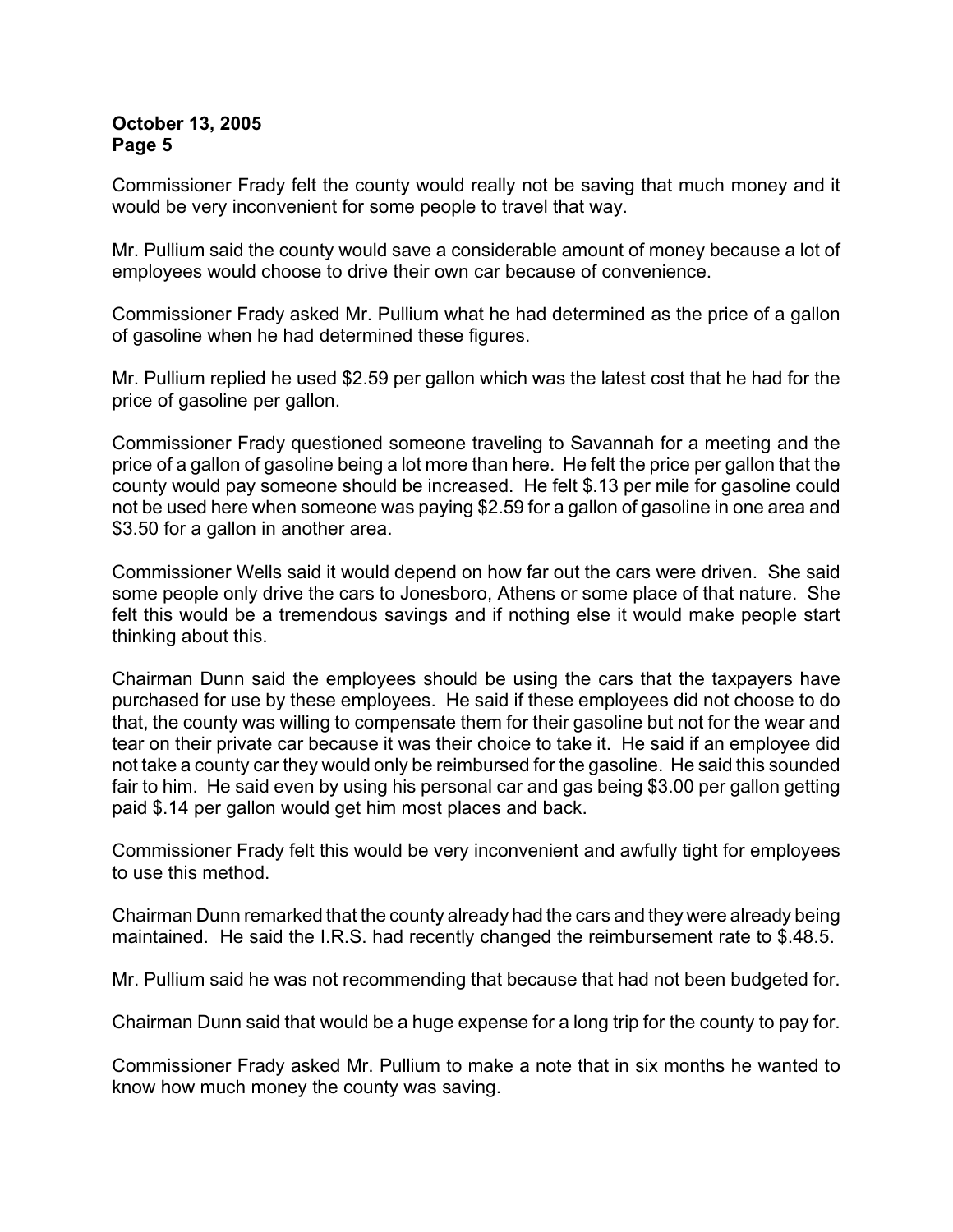Chairman Dunn said if the gasoline went up to \$5.00 per gallon then the county might have to relook this and he would be willing to do that.

Chairman Dunn asked if there were any further comments.

Commissioner Frady questioned the per diem rate.

Mr. Pullium remarked that the amount that would be allowed for meals in State was \$43 and out-of-State was \$47. He said the lodging costs shall not exceed \$105 per night in-State or \$125 out-of-State. He noted that there was a provision if someone went into a high cost area that they would have to get prior approval.

Chairman Dunn remarked that the county was generally following the Federal guidelines on this.

Chairman Dunn asked if there were anymore comments. Hearing none, he asked for the Board's pleasure in this matter.

On motion made by Commissioner Wells, seconded by Commissioner Pfeifer to approve the Fayette County Travel Policy as presented with the change on page 8 regarding the deletion of a qualified traveler and with the addition on page 12 regarding a quarterly summary that would be provided to the Board of Commissioners relating to business meals for guests of Fayette County that could be paid for by the County Administrator, Division Directors and elected officials. The motion carried 3-1 with Commissioner Frady opposing the motion. Commissioner VanLandingham was absent. A copy of the Fayette County Travel Policy, identified as "Attachment No. 1", follows these minutes and is made an official part hereof.

#### **WORKERS COMPENSATION PANEL OF PHYSICIANS APPROVED:**

Director of Human Resources Connie Boehnke remarked that she would like to discuss the Workers Compensation Panel of Physicians. She said every year the panel of physicians was reviewed by staff and recommendations for changes were made. She presented these recommendations to the Board and asked for consideration to approve these recommendations.

On motion made by Commissioner Wells, seconded by Chairman Dunn to approve the Workers Compensation Panel of Physicians. The motion carried 4-0. Commissioner VanLandingham was absent. A copy of the list, identified as "Attachment No. 2", follows these minutes and is made an official part hereof.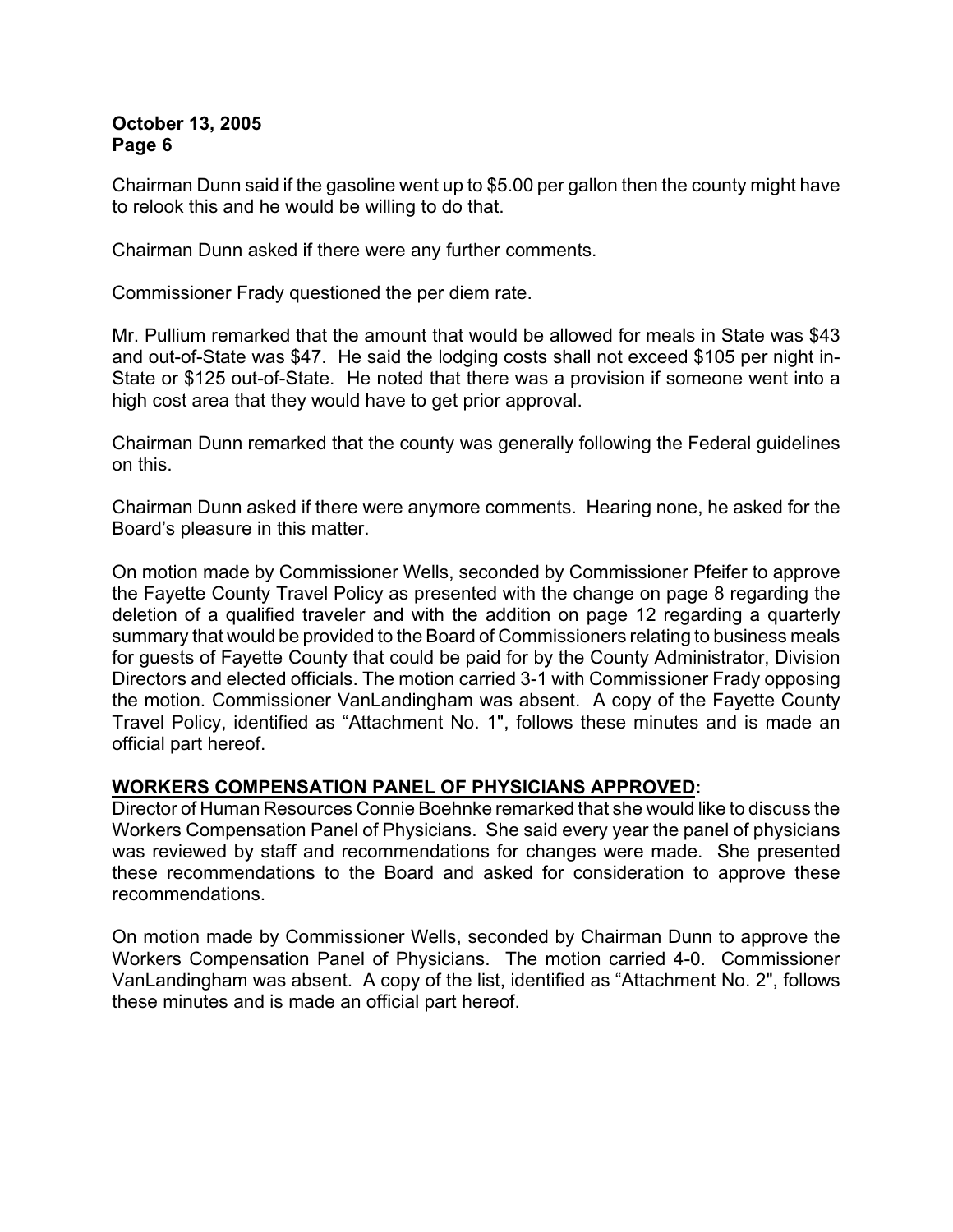### **UPDATE BY THE DIRECTOR OF HUMAN RESOURCES CONNIE BOEHNKE REGARDING (A) MILITARY TRAINING LEAVE; AND (B) EMPLOYEE HEALTH BENEFITS - POST EMPLOYMENT:**

Director of Human Resources Connie Boehnke requested that the issue of military training leave be tabled to the December 7, 2005 Board of Commissioners meeting.

Mrs. Boehnke said the next item was the issue of post employment employee health benefits. She said staff was requesting to add Section 5.R. She there had recently been an eligible employee return to work. She said staff quickly realized that this situation had never been anticipated especially after twenty-five years of service. She said there had been several employees return to work part time but never in a full time status. She said there was a couple of issues that staff felt needed to be addressed. She called the Board's attention to letter C. under Section 5.R discussing where if an employee had retired and met the criteria and received a lump sum payment that they would either have to waive that benefit when they returned to work or they would have to repay what they paid. She also presented the supporting documents to the Board that the employee would sign upon separating from the County.

Chairman Dunn clarified that if an employee took the lump sum payment and left county employment and then returned to work for the county at a later date they would have to repay the county the balance or decline coverage.

Mrs. Boehnke remarked that was correct.

On motion made by Commissioner Wells, seconded by Commissioner Pfeifer to adopt the Employee Health Benefits Plan regarding post employment with the change in Section 5.R regarding a retired employee returning to work for the county. The motion carried 4-0. Commissioner VanLandingham was absent. A copy of Addendum IV of the Employee Health Benefit Plan, identified as "Attachment No. 3", follows these minutes and is made an official part hereof.

**CONSENT AGENDA:** On motion made by Commissioner Wells, seconded by Commissioner Pfeifer to approve the consent agenda as presented. The motion carried 4-0. Commissioner VanLandingham was absent.

**WATER SYSTEM - BID AWARD #530 TO STILES-KEM:** Approval of recommendation from Director of Purchasing Tim Jones to award Bid #530 (Phosphate) to Stiles-Kem at a price of \$82.50 per pail. A copy of the recommendation, identified as "Attachment No. 4", follows these minutes and is made an official part hereof.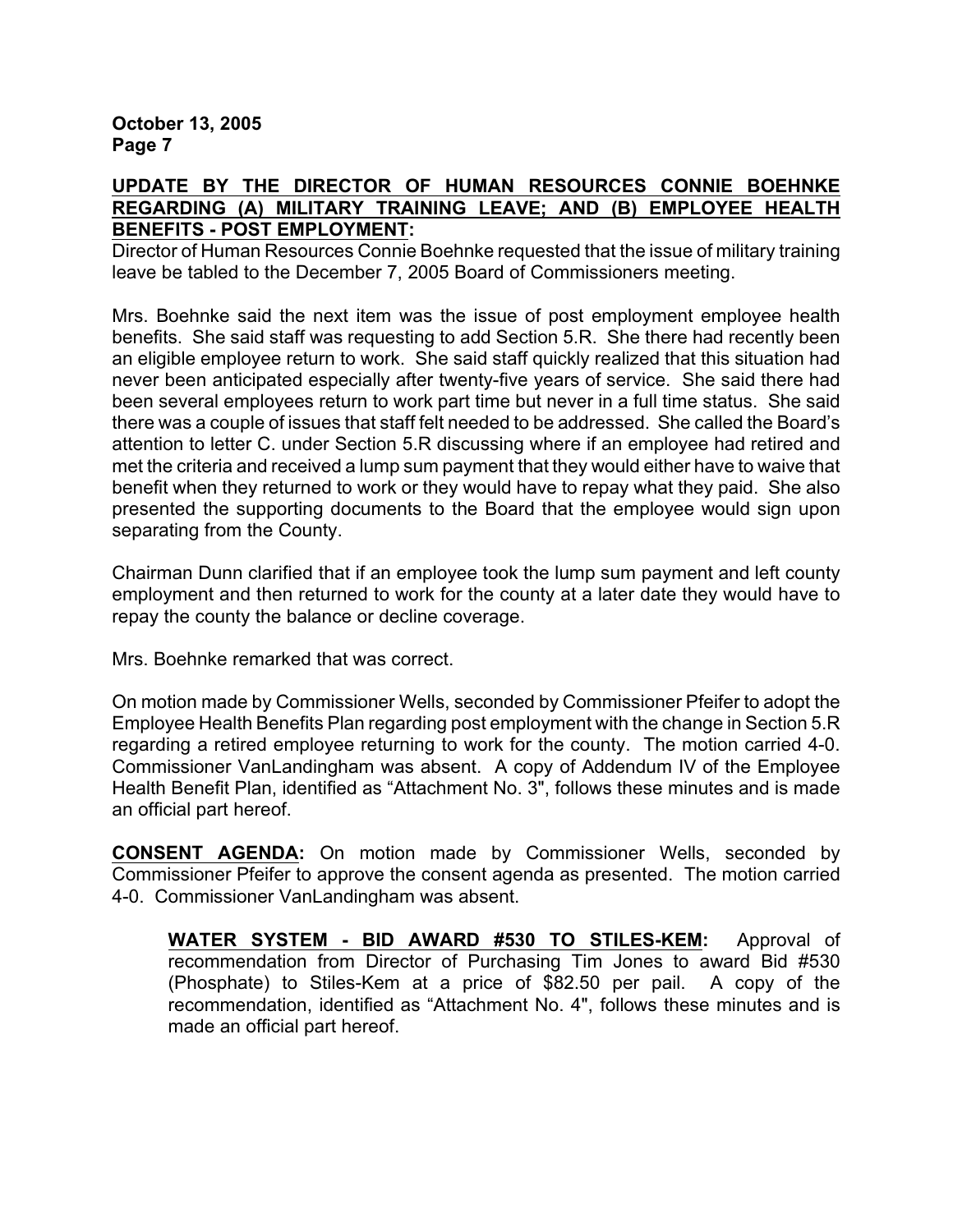## **FINANCE DEPARTMENT - INSURANCE FUNDS FOR DAMAGED VEHICLES:**

Approval of request from Division Director Mark Pullium to increase expenditure vehicle repair due to receipt of insurance funds for damages to county vehicles. A copy of the request, identified as "Attachment No. 5", follows these minutes and is made an official part hereof.

**TAX ABATEMENT REQUEST:** Approval of tax abatement request/as recommended. A copy of the request, identified as "Attachment No. 6", follows these minutes and is made an official part hereof.

**MINUTES:** Approval of minutes for Board of Commissioners meeting held on September 22, 2005.

#### **PUBLIC COMMENT:**

Members of the public are allowed up to five minutes each to address the Board on issues of concern other than those items which are on this evening's agenda.

There was no public comment.

#### **STAFF REPORTS:**

**ZONING ADMINISTRATOR AARON WHEELER:** Zoning Administrator Aaron Wheeler reported to the Board that an annexation request from the City of Fayetteville had officially been received today regarding two pieces of property on S.R. 54 West located diagonally across from Fayette Medical Center. He said the request was proposing O-I and the property was currently zoned O-I. He remarked they were proposing to raise the buildings that were currently there and construct two new medical office buildings.

Chairman Dunn said the new law gives the County seven days to decide on this annexation but none of the Board members had seen any of the paper work on the request. He said the Board would not have the ability tonight to discuss it or to vote on it. He said the law also stated that the county had seven days to notify the City of Fayetteville if the County was going to object but the written objection could be sent later. He said the Board would have to sit down and take a vote later if it was going to object to this annexation request. He pointed out if the Board decided not to object to this request, the Board would not have to do anything.

**EXECUTIVE SESSION:** Attorney Davenport requested an executive session to discuss six legal matter.

Commissioner Pfeifer requested an executive session to discuss one legal matter.

**EXECUTIVE SESSION:** On motion made by Commissioner Wells, seconded by Commissioner Pfeifer to adjourn to executive session to discuss seven legal items. The motion carried 4-0. Commissioner VanLandingham was absent.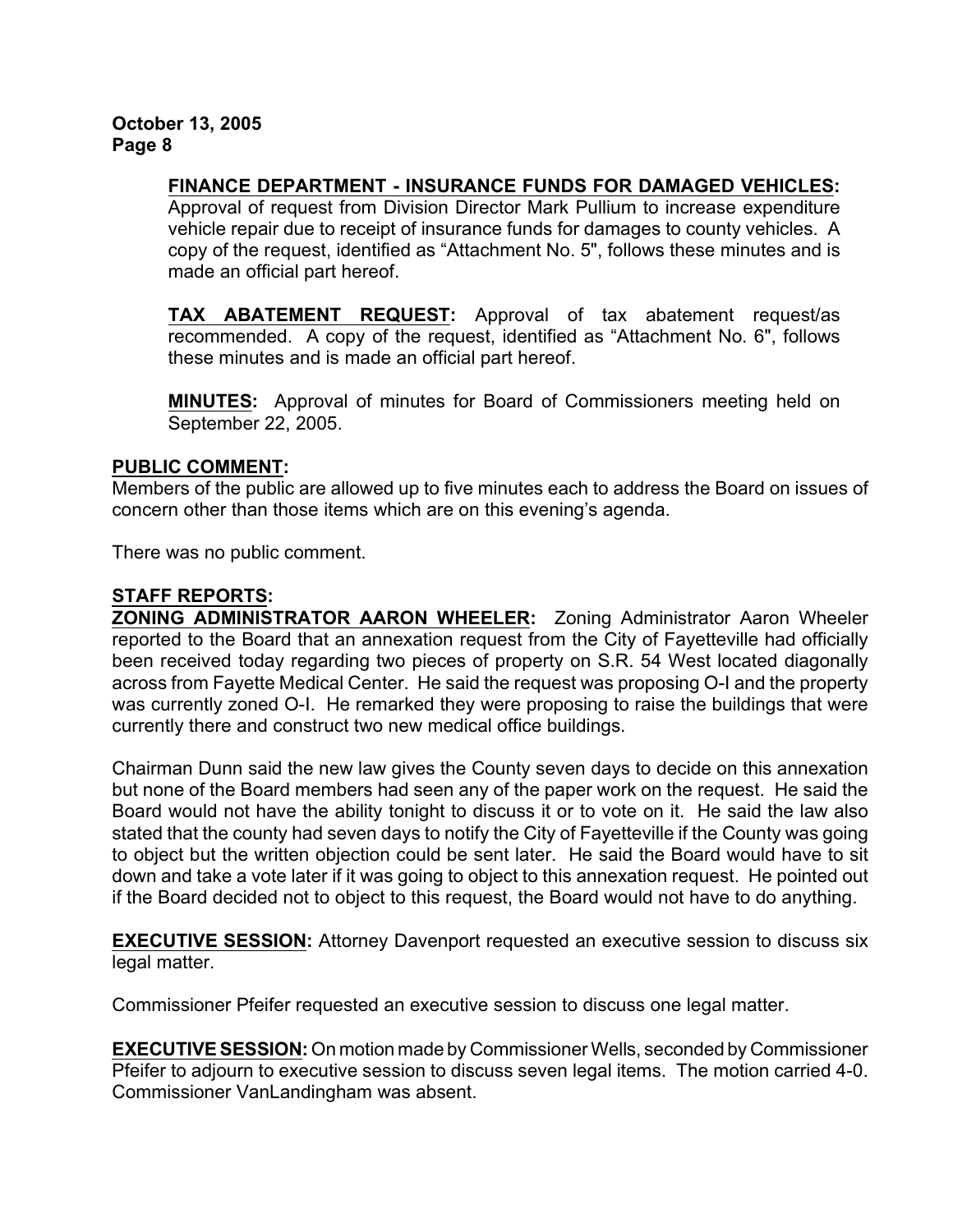**LEGAL:** Attorney McNally discussed a legal matter with the Board

On motion made by Commissioner Wells, seconded by Commissioner Pfeifer to authorize Attorney McNally to proceed in this matter. The motion carried 4-0. Commissioner VanLandingham was absent.

**LEGAL:** Attorney McNally discussed a legal matter with the Board.

The Board took no action on this matter.

**LEGAL:** Attorney McNally reported to the Board on a legal matter.

On motion made by Commissioner Wells, seconded by Commissioner Pfeifer to authorize Attorney McNally to proceed in this matter. The motion carried 4-0. Commissioner VanLandingham was absent.

**LEGAL:** Attorney Davenport discussed a legal matter with the Board.

The Board took no action on this matter.

**LEGAL:** Attorney McNally and the County Administrator discussed a legal matter with the Board.

The Board took no action on this matter.

**LEGAL:** Attorney Davenport updated the Board on a legal matter.

The Board took no action on this matter.

**LEGAL:** Commissioner Pfeifer discussed a legal matter with the Board.

The Board took no action on this matter.

**EXECUTIVE SESSION AFFIDAVIT:** On motion made by Commissioner Wells, seconded by Commissioner Pfeifer to authorize the Chairman to execute the Executive Session Affidavit affirming that seven legal matters were discussed in executive session. The motion carried 4-0. Commissioner VanLandingham was absent. A copy of the Affidavit, identified as "Attachment No. 7", follows these minutes and is made an official part hereof.